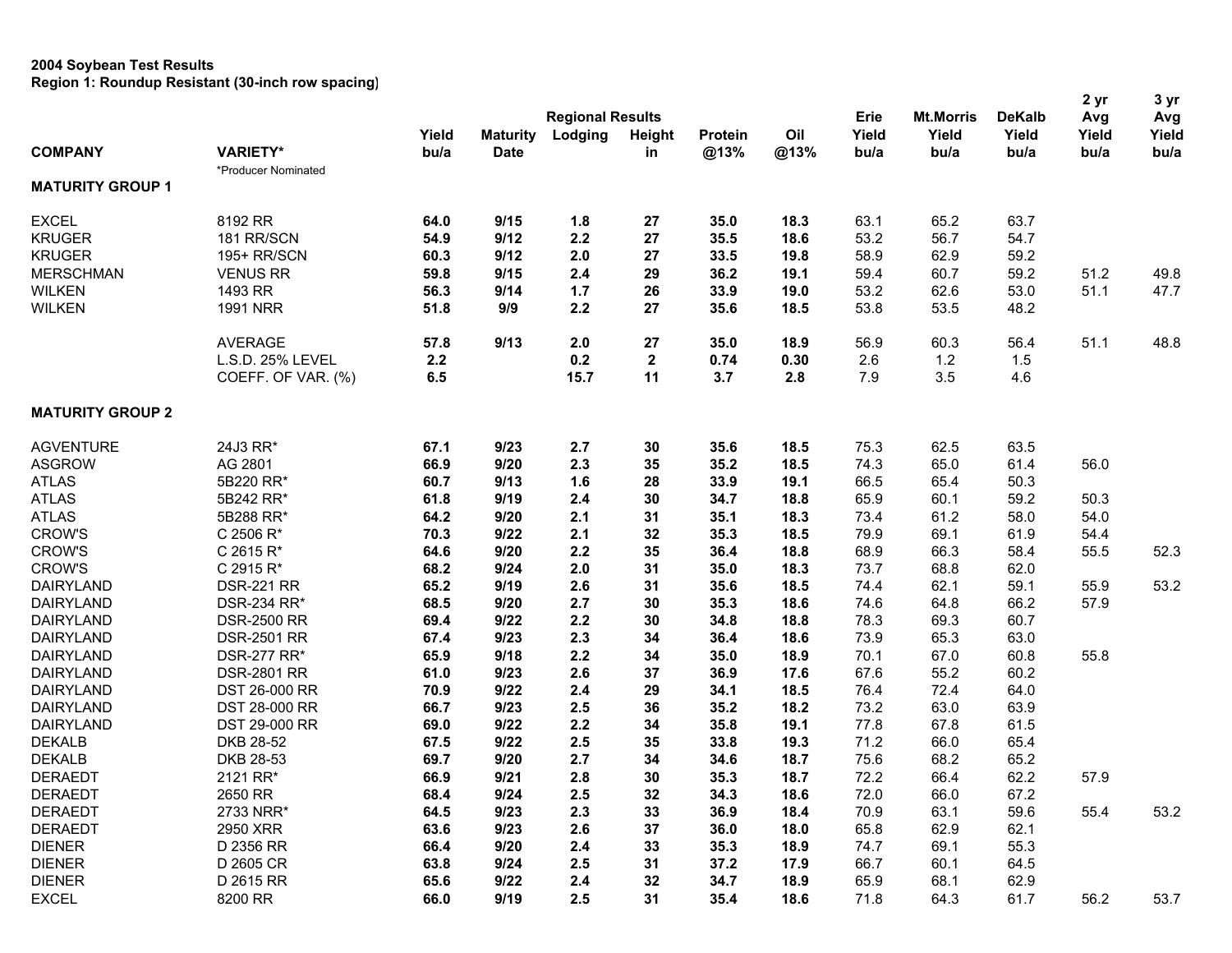|                       |                     |       |                 |                         |        |                |      |       |                  |               | 2 yr  | 3 yr<br>Avg |
|-----------------------|---------------------|-------|-----------------|-------------------------|--------|----------------|------|-------|------------------|---------------|-------|-------------|
|                       |                     |       |                 | <b>Regional Results</b> |        |                |      | Erie  | <b>Mt.Morris</b> | <b>DeKalb</b> | Avg   |             |
|                       |                     | Yield | <b>Maturity</b> | Lodging                 | Height | <b>Protein</b> | Oil  | Yield | Yield            | Yield         | Yield | Yield       |
| <b>COMPANY</b>        | <b>VARIETY*</b>     | bu/a  | <b>Date</b>     |                         | in     | @13%           | @13% | bu/a  | bu/a             | bu/a          | bu/a  | bu/a        |
|                       | *Producer Nominated |       |                 |                         |        |                |      |       |                  |               |       |             |
| <b>EXCEL</b>          | 8210 RR             | 71.4  | 9/17            | 2.3                     | 32     | 35.1           | 18.5 | 78.7  | 68.2             | 67.4          |       |             |
| <b>EXCEL</b>          | 8211 NRR            | 67.7  | 9/18            | 2.3                     | 33     | 34.9           | 19.0 | 74.6  | 67.8             | 60.7          |       |             |
| <b>EXCEL</b>          | 8226 RR             | 66.7  | 9/21            | 2.4                     | 33     | 35.2           | 18.6 | 72.5  | 66.7             | 60.9          | 56.2  |             |
| <b>EXCEL</b>          | 8236 NRR            | 67.3  | 9/22            | 2.6                     | 30     | 35.5           | 18.5 | 73.4  | 62.3             | 66.2          | 56.8  |             |
| <b>EXCEL</b>          | 8253 RR             | 67.5  | 9/23            | 2.2                     | 30     | 34.6           | 18.8 | 78.5  | 64.0             | 60.1          |       |             |
| <b>EXCEL</b>          | 8259 RR             | 67.9  | 9/22            | 2.4                     | 31     | 34.2           | 18.5 | 68.8  | 71.2             | 63.6          |       |             |
| <b>EXCEL</b>          | 8260 RR             | 67.4  | 9/21            | 2.3                     | 32     | 36.4           | 18.6 | 73.9  | 64.6             | 63.7          |       |             |
| <b>EXCEL</b>          | 8280 RR             | 67.8  | 9/22            | 2.6                     | 36     | 35.0           | 18.2 | 74.3  | 65.5             | 63.5          |       |             |
| <b>EXCEL</b>          | <b>8297 NNRR</b>    | 60.2  | 9/25            | 2.5                     | 37     | 36.7           | 17.7 | 68.2  | 59.8             | 52.5          |       |             |
| FARM ADVANTAGE        | FA 7264             | 64.8  | 9/21            | 2.2                     | 33     | 34.5           | 19.0 | 65.4  | 66.1             | 63.0          |       |             |
| FARM ADVANTAGE        | FA 7284 N           | 62.6  | 9/21            | 2.5                     | 36     | 35.4           | 18.5 | 66.7  | 61.6             | 59.4          |       |             |
| <b>FARM ADVANTAGE</b> | FA 7294             | 65.2  | 9/24            | 2.3                     | 30     | 34.9           | 18.6 | 71.4  | 67.6             | 56.7          |       |             |
| <b>FONTANELLE</b>     | 8153 RR*            | 63.6  | 9/21            | 2.5                     | 35     | 35.3           | 18.3 | 69.0  | 62.6             | 59.1          | 52.8  |             |
| <b>FS HISOY</b>       | <b>HS 2235</b>      | 61.9  | 9/14            | 1.6                     | 27     | 33.5           | 19.3 | 65.9  | 64.9             | 55.1          |       |             |
| <b>FS HISOY</b>       | <b>HS 2725</b>      | 65.8  | 9/19            | 2.1                     | 32     | 35.5           | 18.9 | 74.0  | 64.8             | 58.7          | 55.7  | 53.0        |
| FS HISOY              | <b>HS 2736</b>      | 65.4  | 9/22            | 2.4                     | 34     | 36.8           | 18.6 | 72.7  | 61.9             | 61.6          | 55.4  |             |
| <b>FS HISOY</b>       | HS 2815*            | 62.0  | 9/21            | 2.5                     | 32     | 34.7           | 18.2 | 66.8  | 64.1             | 55.1          | 54.0  |             |
| <b>FS HISOY</b>       | <b>HS 2826</b>      | 63.0  | 9/23            | 2.3                     | 35     | 37.3           | 18.1 | 70.6  | 57.5             | 61.0          | 53.6  |             |
| <b>FS HISOY</b>       | X 2446              | 62.9  | 9/18            | 2.7                     | 33     | 35.7           | 18.3 | 67.7  | 61.6             | 59.3          |       |             |
| FS HISOY              | X 2646              | 64.4  | 9/24            | 2.4                     | 31     | 37.2           | 18.1 | 69.9  | 62.3             | 61.0          |       |             |
| FS HISOY              | X 2846              | 67.3  | 9/22            | 2.6                     | 34     | 34.7           | 18.6 | 71.8  | 64.4             | 65.7          |       |             |
| <b>GARST</b>          | 2332 RR             | 66.6  | 9/22            | 2.5                     | 32     | 35.5           | 18.5 | 69.8  | 67.5             | 62.6          | 56.0  | 52.6        |
| <b>GARST</b>          | 2812 RR/N*          | 64.3  | 9/23            | 2.2                     | 34     | 37.1           | 18.2 | 72.8  | 58.9             | 61.0          | 54.6  |             |
| <b>GARST</b>          | 2903 RR             | 69.7  | 9/22            | 2.4                     | 38     | 34.9           | 19.0 | 78.1  | 69.5             | 61.4          | 56.7  |             |
| <b>GMA</b>            | SVI 2781 SCNRR      | 61.0  | 9/23            | 3.0                     | 36     | 36.1           | 18.4 | 67.0  | 55.4             | 60.5          |       |             |
| <b>GMA</b>            | SVI 2959 SCNRR      | 59.4  | 9/27            | 2.8                     | 36     | 36.2           | 17.8 | 66.7  | 56.5             | 54.9          |       |             |
| <b>GMA</b>            | SVI 58091 SCNRR     | 62.5  | 9/23            | 2.4                     | 33     | 37.3           | 18.0 | 69.1  | 60.0             | 58.4          | 52.2  |             |
| GMA                   | SVI 91001 SCNRR     | 58.2  | 9/16            | 1.9                     | 32     | 35.9           | 18.7 | 61.2  | 57.0             | 56.2          |       |             |
| <b>GOLDEN HARVEST</b> | H-2265 RR           | 63.7  | 9/11            | 1.6                     | 27     | 33.7           | 19.2 | 71.5  | 63.5             | 56.2          |       |             |
| <b>GOLDEN HARVEST</b> | H-2436 RR*          | 64.3  | 9/19            | 2.1                     | 32     | 33.7           | 18.7 | 72.5  | 64.9             | 55.6          |       |             |
| <b>GOLDEN HARVEST</b> | H-2448 RR*          | 67.5  | 9/20            | 2.6                     | 28     | 35.2           | 18.7 | 75.0  | 63.9             | 63.5          | 57.2  |             |
| <b>GOLDEN HARVEST</b> | H-2531 RR           | 63.2  | 9/17            | 1.9                     | 31     | 33.9           | 18.3 | 69.6  | 64.2             | 55.8          | 52.2  |             |
| <b>GOLDEN HARVEST</b> | H-2661 RR           | 66.1  | 9/23            | 2.3                     | 31     | 37.2           | 17.9 | 70.2  | 64.7             | 63.5          |       |             |
| <b>GOLDEN HARVEST</b> | H-2712 RR           | 67.8  | 9/22            | 2.2                     | 33     | 34.3           | 19.0 | 73.0  | 67.4             | 63.1          |       |             |
| <b>GOLDEN HARVEST</b> | H-2824 RR*          | 63.1  | 9/23            | 2.5                     | 36     | 36.1           | 18.2 | 65.7  | 61.1             | 62.5          | 53.3  | 49.8        |
| <b>GOLDEN HARVEST</b> | H-2929 RR           | 63.6  | 9/21            | 2.1                     | 33     | 34.9           | 18.1 | 67.0  | 64.2             | 59.5          | 55.6  |             |
| <b>GOLDEN HARVEST</b> | H-2954 RR           | 57.0  | 9/26            | 2.9                     | 37     | 36.2           | 18.1 | 57.1  | 59.3             | 54.6          |       |             |
| <b>GREAT LAKES</b>    | GL 2419 RR*         | 64.3  | 9/18            | 1.8                     | 30     | 33.9           | 18.8 | 72.4  | 61.7             | 58.7          | 53.7  |             |
| <b>GREAT LAKES</b>    | GL 2709 RR*         | 60.6  | 9/21            | 2.6                     | 33     | 37.0           | 17.8 | 67.2  | 61.4             | 53.3          |       |             |
| <b>GREAT LAKES</b>    | GL 2819 RR*         | 64.4  | 9/22            | 2.4                     | 34     | 37.1           | 18.2 | 72.3  | 61.1             | 59.6          |       |             |
| <b>HENKEL</b>         | SS 0202 RR*         | 66.3  | 9/21            | 2.5                     | 31     | 35.5           | 18.5 | 72.5  | 64.0             | 62.3          |       |             |
| <b>HENKEL</b>         | SS 3205 RR          | 67.5  | 9/20            | 2.7                     | 31     | 35.1           | 18.6 | 75.1  | 64.9             | 62.5          |       |             |
|                       |                     |       |                 |                         |        |                |      |       |                  |               |       |             |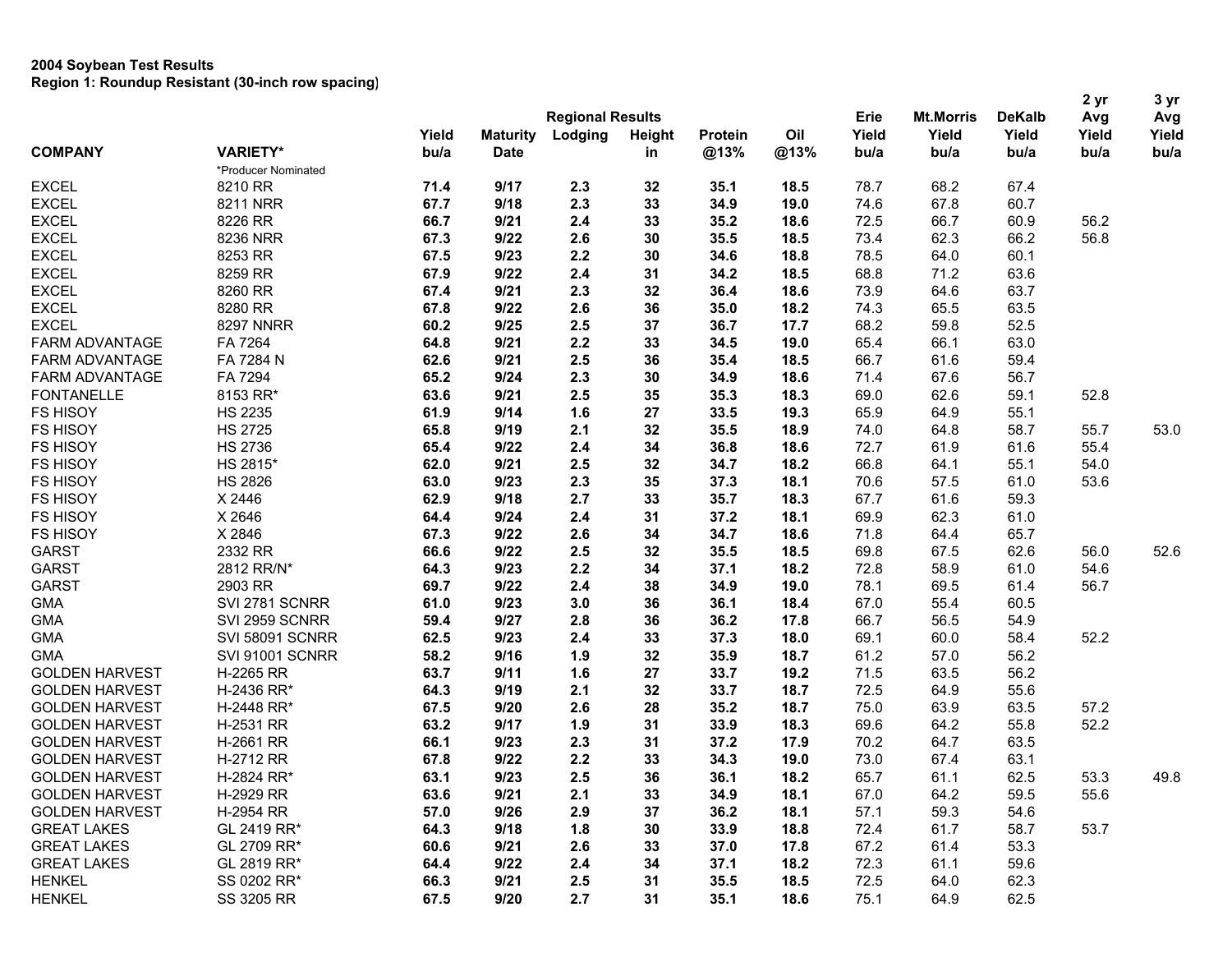|                   |                     |       |                 |                         |    |                   |      |               |                                   |                                | 2 <sub>yr</sub> | 3 yr                 |  |
|-------------------|---------------------|-------|-----------------|-------------------------|----|-------------------|------|---------------|-----------------------------------|--------------------------------|-----------------|----------------------|--|
|                   |                     |       |                 | <b>Regional Results</b> |    | Height<br>Protein | Oil  | Erie<br>Yield | <b>Mt.Morris</b><br>Yield<br>bu/a | <b>DeKalb</b><br>Yield<br>bu/a | Avg             | Avg<br>Yield<br>bu/a |  |
|                   |                     | Yield | <b>Maturity</b> | Lodging                 |    |                   |      |               |                                   |                                | Yield           |                      |  |
| <b>COMPANY</b>    | <b>VARIETY*</b>     | bu/a  | <b>Date</b>     |                         | in | @13%              | @13% | bu/a          |                                   |                                | bu/a            |                      |  |
|                   | *Producer Nominated |       |                 |                         |    |                   |      |               |                                   |                                |                 |                      |  |
| <b>HENKEL</b>     | SS 6401 RR*         | 64.9  | 9/19            | 2.4                     | 33 | 36.0              | 18.8 | 69.8          | 63.2                              | 61.6                           | 55.9            |                      |  |
| <b>HENKEL</b>     | <b>SS 8205 RR</b>   | 60.8  | 9/25            | 2.5                     | 37 | 36.7              | 17.7 | 62.9          | 60.6                              | 58.9                           |                 |                      |  |
| <b>HENKEL</b>     | SS 8503 RR*         | 64.6  | 9/20            | 2.5                     | 34 | 36.9              | 18.4 | 71.3          | 61.3                              | 61.3                           |                 |                      |  |
| <b>HENKEL</b>     | SS 9304 RR*         | 60.7  | 9/25            | 2.6                     | 34 | 36.0              | 17.9 | 61.3          | 60.7                              | 60.0                           |                 |                      |  |
| <b>HENKEL</b>     | SS 9405 RR          | 66.6  | 9/22            | 2.6                     | 34 | 34.7              | 18.6 | 68.5          | 66.2                              | 65.3                           |                 |                      |  |
| <b>HORIZON</b>    | H 270 NRR*          | 66.1  | 9/21            | 2.4                     | 34 | 35.6              | 18.3 | 70.6          | 63.1                              | 64.5                           | 53.5            |                      |  |
| <b>HORIZON</b>    | H 283 NRR*          | 65.8  | 9/21            | 2.7                     | 36 | 34.7              | 18.6 | 69.7          | 65.4                              | 62.4                           |                 |                      |  |
| <b>HORIZON</b>    | H 285 NRR*          | 63.8  | 9/22            | 2.1                     | 33 | 36.8              | 18.4 | 73.0          | 59.9                              | 58.5                           | 53.8            |                      |  |
| <b>HUGHES</b>     | 533 RR              | 66.4  | 9/19            | 2.5                     | 32 | 34.3              | 19.2 | 71.9          | 67.5                              | 59.7                           |                 |                      |  |
| <b>HUGHES</b>     | 551 RR*             | 66.8  | 9/20            | 2.3                     | 33 | 35.6              | 18.6 | 74.2          | 66.1                              | 60.2                           | 55.3            | 53.8                 |  |
| <b>HUGHES</b>     | 612 RR*             | 63.5  | 9/19            | 2.3                     | 34 | 34.7              | 19.0 | 68.8          | 63.5                              | 58.2                           | 53.7            |                      |  |
| <b>HUGHES</b>     | 754 RR              | 64.4  | 9/21            | 2.4                     | 33 | 35.7              | 18.2 | 63.2          | 68.8                              | 61.4                           | 52.6            |                      |  |
| <b>HUGHES</b>     | 835 RR              | 58.5  | 9/25            | 2.5                     | 38 | 36.6              | 17.8 | 66.1          | 57.3                              | 52.2                           |                 |                      |  |
| <b>HUGHES</b>     | 852 RR              | 65.8  | 9/22            | 2.4                     | 35 | 36.8              | 18.3 | 74.5          | 62.8                              | 60.1                           | 54.9            | 52.1                 |  |
| <b>KALTENBERG</b> | <b>KB 251 RR</b>    | 63.0  | 9/23            | 2.3                     | 36 | 35.5              | 18.7 | 68.0          | 58.5                              | 62.5                           | 53.6            |                      |  |
| <b>KALTENBERG</b> | <b>KB 264 RR</b>    | 63.3  | 9/20            | 2.6                     | 33 | 35.5              | 18.3 | 65.9          | 61.4                              | 62.4                           | 51.6            | 51.4                 |  |
| <b>KALTENBERG</b> | <b>KB 275 RR</b>    | 62.1  | 9/19            | 2.5                     | 35 | 34.5              | 19.3 | 68.4          | 65.1                              | 52.7                           | 53.1            | 51.9                 |  |
| <b>KALTENBERG</b> | <b>KB 295 RR</b>    | 63.8  | 9/25            | 2.8                     | 35 | 36.6              | 18.3 | 68.8          | 61.2                              | 61.6                           |                 |                      |  |
| <b>KRUGER</b>     | 192 RR              | 60.3  | 9/13            | 1.6                     | 26 | 33.7              | 19.1 | 72.9          | 60.3                              | 47.7                           |                 |                      |  |
| <b>KRUGER</b>     | $211+RR$            | 64.9  | 9/13            | 1.8                     | 29 | 33.8              | 19.1 | 73.0          | 66.6                              | 55.1                           | 55.2            | 52.0                 |  |
| <b>KRUGER</b>     | 223+ RR             | 61.1  | 9/13            | 1.5                     | 26 | 33.8              | 19.2 | 64.0          | 59.6                              | 59.8                           | 53.1            | 50.3                 |  |
| <b>KRUGER</b>     | 225 RR/SCN          | 63.4  | 9/18            | 2.9                     | 34 | 36.2              | 18.8 | 69.0          | 64.8                              | 56.4                           |                 |                      |  |
| <b>KRUGER</b>     | 233+ RR             | 72.1  | 9/20            | 2.7                     | 30 | 35.2              | 18.6 | 77.4          | 69.5                              | 69.4                           | 59.1            |                      |  |
| <b>KRUGER</b>     | 234 RR              | 68.1  | 9/22            | 2.5                     | 31 | 35.5              | 18.6 | 75.8          | 68.8                              | 59.8                           |                 |                      |  |
| <b>KRUGER</b>     | 241 RR/SCN          | 60.0  | 9/18            | 2.6                     | 34 | 35.9              | 18.1 | 62.3          | 59.2                              | 58.7                           |                 |                      |  |
| <b>KRUGER</b>     | 243 RR/SCN          | 64.5  | 9/19            | 2.5                     | 32 | 34.8              | 18.3 | 69.4          | 63.8                              | 60.3                           |                 |                      |  |
| <b>KRUGER</b>     | 252 RR              | 58.9  | 9/18            | 2.6                     | 30 | 34.6              | 18.2 | 60.4          | 61.5                              | 54.7                           | 49.5            |                      |  |
| <b>KRUGER</b>     | 257 RR              | 67.1  | 9/22            | 2.2                     | 31 | 34.7              | 18.8 | 70.0          | 66.2                              | 65.3                           |                 |                      |  |
| <b>KRUGER</b>     | 261 RR/SCN          | 65.8  | 9/24            | 2.5                     | 34 | 36.3              | 18.6 | 73.7          | 63.4                              | 60.3                           |                 |                      |  |
| <b>KRUGER</b>     | 263 RR              | 63.3  | 9/18            | 2.5                     | 34 | 34.4              | 18.8 | 67.6          | 65.1                              | 57.2                           |                 |                      |  |
| <b>KRUGER</b>     | 265+ RR/SCN         | 62.8  | 9/20            | 2.7                     | 38 | 35.5              | 18.3 | 68.9          | 60.2                              | 59.3                           |                 |                      |  |
| <b>KRUGER</b>     | 267 RR              | 62.8  | 9/20            | 2.8                     | 36 | 35.6              | 18.4 | 72.1          | 59.4                              | 57.0                           |                 |                      |  |
| <b>KRUGER</b>     | 268+ RR             | 68.6  | 9/18            | 1.9                     | 33 | 35.2              | 18.2 | 73.7          | 66.0                              | 66.2                           |                 |                      |  |
| <b>KRUGER</b>     | 270 RR              | 65.2  | 9/20            | 2.7                     | 34 | 34.6              | 19.2 | 70.3          | 65.0                              | 60.4                           | 54.7            |                      |  |
| <b>KRUGER</b>     | 273 RR              | 65.9  | 9/19            | 2.8                     | 34 | 35.0              | 18.7 | 72.0          | 65.8                              | 60.0                           |                 |                      |  |
| <b>KRUGER</b>     | 277 RR/SCN          | 67.8  | 9/18            | 1.9                     | 31 | 34.1              | 18.7 | 70.1          | 69.0                              | 64.3                           |                 |                      |  |
| <b>KRUGER</b>     | 277+ RR/SCN*        | 65.5  | 9/21            | 2.4                     | 31 | 36.9              | 18.0 | 68.7          | 62.4                              | 65.3                           |                 |                      |  |
| <b>KRUGER</b>     | 277+A RR/SCN        | 67.4  | 9/22            | 2.4                     | 31 | 36.9              | 18.0 | 72.8          | 64.0                              | 65.4                           |                 |                      |  |
| <b>KRUGER</b>     | 282 RR/SCN          | 65.0  | 9/23            | 2.4                     | 34 | 37.0              | 18.3 | 71.9          | 61.1                              | 62.1                           | 55.7            | 52.8                 |  |
| <b>KRUGER</b>     | 287 RR              | 67.2  | 9/21            | 2.1                     | 34 | 35.7              | 18.9 | 71.7          | 66.8                              | 63.3                           |                 |                      |  |
| <b>KRUGER</b>     | 287 RR/SCN          | 66.4  | 9/23            | 2.8                     | 35 | 34.7              | 18.7 | 71.1          | 63.0                              | 65.2                           |                 |                      |  |
| <b>KRUGER</b>     | 287A RR/SCN         | 66.9  | 9/22            | 2.7                     | 34 | 34.6              | 18.7 | 69.3          | 65.1                              | 66.2                           |                 |                      |  |
|                   |                     |       |                 |                         |    |                   |      |               |                                   |                                |                 |                      |  |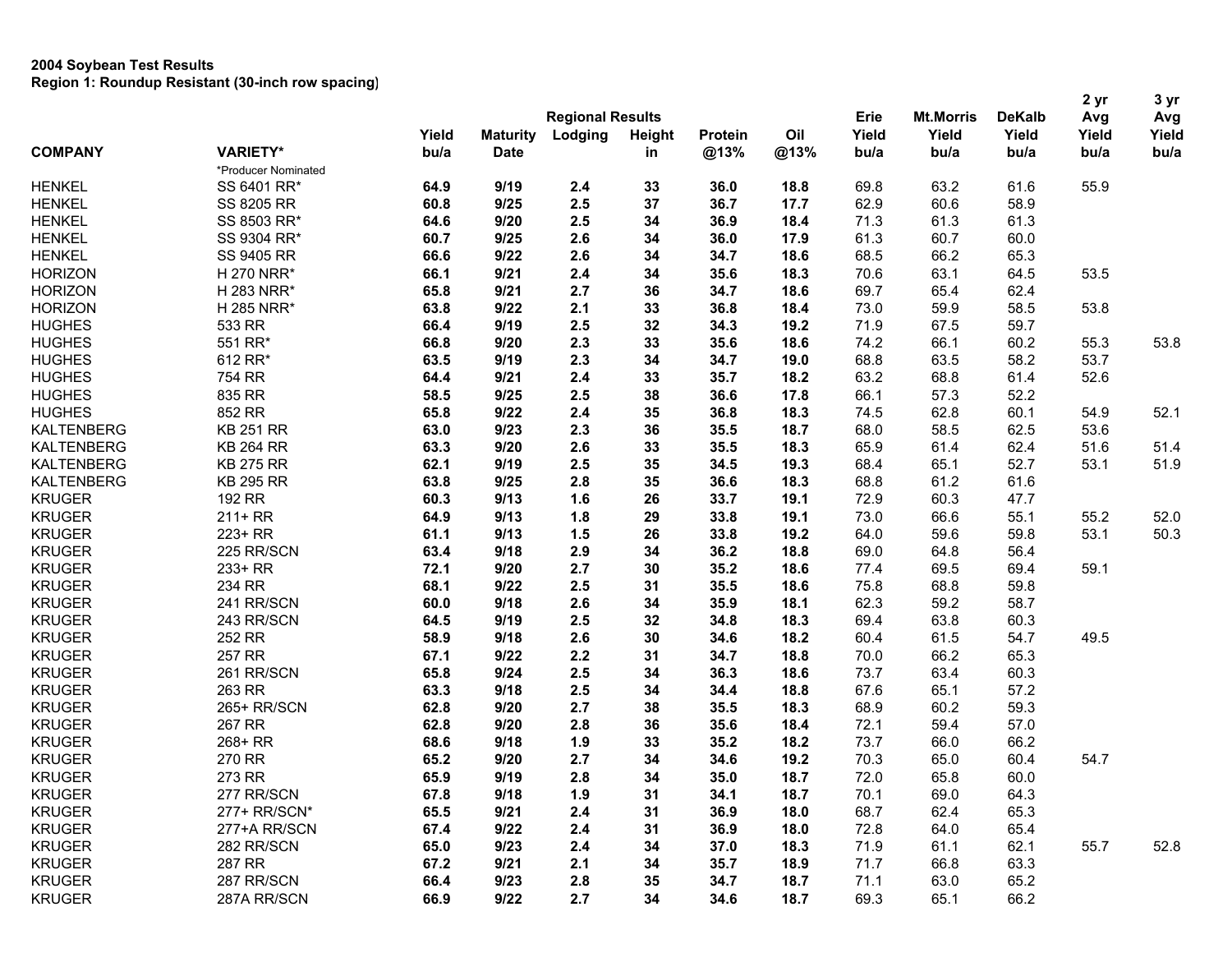| <b>Regional Results</b><br>Erie<br><b>Mt.Morris</b><br><b>DeKalb</b><br>Avg<br>Avg<br>Oil<br>Yield<br>Yield<br>Yield<br>Yield<br>Yield<br>Yield<br><b>Maturity</b><br>Lodging<br>Height<br>Protein<br><b>VARIETY*</b><br><b>COMPANY</b><br>bu/a<br>@13%<br><b>Date</b><br>@13%<br>bu/a<br>bu/a<br>bu/a<br>bu/a<br>bu/a<br>in<br>*Producer Nominated<br><b>KRUGER</b><br>66.7<br>9/20<br>36.7<br>61.7<br>63.8<br>56.6<br>53.6<br>288 RR/SCN*<br>2.4<br>34<br>18.5<br>74.5<br>69.2<br>66.6<br>9/21<br>2.4<br>34<br>34.4<br>19.0<br>68.5<br>62.2<br>56.3<br><b>KRUGER</b><br>289+ RR<br>292 RR<br>53.2<br>67.4<br>9/21<br>2.3<br>29<br>34.7<br>18.6<br>74.0<br>67.5<br>60.7<br>55.2<br>297 RR/SCN<br>62.8<br>9/27<br>2.8<br>34<br>36.2<br>69.7<br>58.0<br>60.6<br>18.6<br>297A RR/SCN<br>65.5<br>9/28<br>2.7<br>36<br>36.6<br>18.2<br>68.0<br>62.7<br>66.0<br>298 RR<br>65.9<br>9/23<br>2.4<br>35.3<br>18.1<br>68.6<br>58.2<br>36<br>70.8<br>299 RR/SCN*<br>62.6<br>9/25<br>2.6<br>63.6<br>62.9<br>61.2<br>52.0<br>35<br>36.0<br>17.8<br>967 RR<br>62.3<br>9/19<br>2.4<br>35<br>19.2<br>72.4<br>62.3<br>52.3<br>54.0<br>52.7<br>34.5<br>66.7<br>E 2635 R<br>65.2<br>9/19<br>2.9<br>34<br>35.1<br>18.8<br>72.4<br>56.5<br>E 2811 RX<br>63.8<br>9/22<br>2.3<br>34<br>36.5<br>17.9<br>64.9<br>63.4<br>63.1<br>2.5<br>E 2884 R<br>9/22<br>34<br>34.5<br>18.7<br>69.6<br>62.9<br>64.3<br>65.6<br>1.8<br>L 2900 R<br>67.2<br>9/21<br>31<br>34.8<br>18.7<br>73.9<br>67.0<br>60.6<br>53.8<br>C 2666 NRR*<br>66.5<br>9/21<br>2.3<br>33<br>35.6<br>18.3<br>72.5<br>65.0<br>61.9<br>C 2777 NRR<br>65.6<br>9/23<br>2.6<br>34<br>34.9<br>18.5<br>70.1<br>63.6<br>63.1<br>9/22<br>2.5<br>34<br>68.0<br>62.9<br>64.5<br>C 2844 NRR*<br>65.1<br>37.2<br>18.1<br>59.6<br>64.4<br>9/22<br>2.3<br>35<br>36.9<br>18.3<br>74.9<br>58.7<br>54.3<br><b>CHICKASAW VIIIRR</b><br>2.3<br>51.5<br><b>MERSCHMAN</b><br><b>MOHAWK RR</b><br>62.8<br>9/20<br>31<br>34.4<br>19.0<br>71.0<br>59.9<br>57.5<br>61.5<br>51.6<br>MOHEGAN IVRR*<br>64.7<br>9/24<br>2.6<br>36<br>37.0<br>18.8<br>66.9<br>65.5<br>54.7<br><b>MUNSEE IVRR</b><br>61.2<br>9/14<br>1.9<br>26<br>33.3<br>68.0<br>62.2<br>53.4<br>52.9<br>19.3<br>2.3<br>73.3<br>65.3<br>SHAWNEE 527RR<br>66.8<br>9/20<br>31<br>36.8<br>18.1<br>61.9<br>53.2<br>66.7<br>9/20<br>2.1<br>33<br>18.8<br>76.6<br>64.6<br>58.8<br>55.6<br><b>SIOUX IIRR</b><br>35.6<br>9/17<br>2.2<br>29<br>63.3<br>64.5<br>62.1<br>2A44 RR*<br>63.3<br>34.8<br>18.8<br><b>NK BRAND</b><br>S 24-K4*<br>62.5<br>9/17<br>2.3<br>31<br>33.7<br>19.1<br>69.2<br>62.1<br>56.1<br>52.4<br>2.0<br>66.3<br><b>NK BRAND</b><br>S 27-T7*<br>66.6<br>9/21<br>30<br>34.2<br>19.4<br>71.8<br>61.6<br>92M30<br>2.1<br>62.7<br><b>PIONEER</b><br>63.0<br>9/16<br>30<br>34.8<br>19.0<br>66.2<br>59.9<br><b>PIONEER</b><br>92M40<br>63.1<br>65.7<br>9/16<br>1.5<br>31<br>34.9<br>18.8<br>75.4<br>58.6<br>92M70*<br>56.1<br><b>PIONEER</b><br>9/20<br>2.5<br>34<br>73.8<br>64.4<br>60.9<br>66.4<br>34.2<br>19.1<br><b>PIONEER</b><br>92M91*<br>64.5<br>9/21<br>2.2<br>32<br>33.6<br>20.3<br>72.3<br>69.0<br>52.1<br><b>PIONEER</b><br>92M92<br>9/23<br>2.5<br>35<br>36.2<br>17.4<br>76.0<br>64.7<br>68.5<br>64.9<br>54.9<br>PRAIRIE BRAND<br>PB-2243 RR<br>63.2<br>9/13<br>1.8<br>26<br>33.8<br>19.2<br>67.7<br>64.2<br>57.8<br>61.3<br>57.7<br>PRAIRIE BRAND<br>PB-2443 RR<br>68.0<br>9/20<br>2.5<br>30<br>35.4<br>18.6<br>76.8<br>65.8<br>PRAIRIE BRAND<br>PB-2534 RR<br>9/18<br>2.0<br>32<br>35.1<br>18.2<br>75.0<br>59.4<br>60.5<br>65.0<br>66.2<br>56.4<br>PRAIRIE BRAND<br>PB-2643 RR<br>67.2<br>9/22<br>2.4<br>34<br>34.7<br>68.0<br>67.5<br>18.8<br>PRAIRIE BRAND<br>PB-2732 RR<br>9/19<br>2.2<br>35.7<br>72.4<br>65.6<br>59.5<br>65.8<br>34<br>18.7<br>2.8<br>71.3<br>62.7<br>66.3<br>PRAIRIE BRAND<br><b>PB-2794 NRR</b><br>66.8<br>9/22<br>36<br>34.8<br>18.6<br>RENK<br><b>RS 223 RR</b><br>60.6<br>9/13<br>1.5<br>26<br>33.5<br>19.3<br>66.4<br>64.4<br>51.1<br>53.0<br><b>RENK</b><br>59.8<br>67.7<br>52.1<br><b>RS 234 RR</b><br>9/14<br>1.8<br>27<br>33.7<br>19.1<br>59.6<br><b>RENK</b><br>62.4<br>33<br>34.7<br>66.4<br>63.9<br>56.9<br><b>RS 244 NRR</b><br>9/17<br>2.4<br>18.3<br><b>RENK</b><br><b>RS 253 RR</b><br>69.2<br>2.2<br>73.8<br>59.5<br>55.0<br>9/19<br>32<br>35.4<br>18.8<br>74.4<br><b>RENK</b><br><b>RS 262 NRR</b><br>65.2<br>9/20<br>2.2<br>35<br>36.1<br>18.9<br>70.1<br>64.6<br>61.0<br>67.9<br>54.0<br><b>RENK</b><br><b>RS 272 RR</b><br>9/21<br>2.3<br>32<br>34.7<br>19.5<br>73.8<br>67.8<br>62.2<br>56.6 |                  |                  |      |      |     |    |      |      |      |      |      | 2 yr | 3 yr |
|-------------------------------------------------------------------------------------------------------------------------------------------------------------------------------------------------------------------------------------------------------------------------------------------------------------------------------------------------------------------------------------------------------------------------------------------------------------------------------------------------------------------------------------------------------------------------------------------------------------------------------------------------------------------------------------------------------------------------------------------------------------------------------------------------------------------------------------------------------------------------------------------------------------------------------------------------------------------------------------------------------------------------------------------------------------------------------------------------------------------------------------------------------------------------------------------------------------------------------------------------------------------------------------------------------------------------------------------------------------------------------------------------------------------------------------------------------------------------------------------------------------------------------------------------------------------------------------------------------------------------------------------------------------------------------------------------------------------------------------------------------------------------------------------------------------------------------------------------------------------------------------------------------------------------------------------------------------------------------------------------------------------------------------------------------------------------------------------------------------------------------------------------------------------------------------------------------------------------------------------------------------------------------------------------------------------------------------------------------------------------------------------------------------------------------------------------------------------------------------------------------------------------------------------------------------------------------------------------------------------------------------------------------------------------------------------------------------------------------------------------------------------------------------------------------------------------------------------------------------------------------------------------------------------------------------------------------------------------------------------------------------------------------------------------------------------------------------------------------------------------------------------------------------------------------------------------------------------------------------------------------------------------------------------------------------------------------------------------------------------------------------------------------------------------------------------------------------------------------------------------------------------------------------------------------------------------------------------------------------------------------------------------------------------------------------------------------------------------------------------------------------------------------------------------------------------------------------------------------------------------------------------------------------------------------------------------------------------------------------------------------------------------------------------------------------------------------------------------------------------------------------------------------------------------------------------------------------------------------------------------------------------------------------------------------------------------------------------------------------------------------------------------------------------------------------------------------------------------------------------------------------------------------|------------------|------------------|------|------|-----|----|------|------|------|------|------|------|------|
|                                                                                                                                                                                                                                                                                                                                                                                                                                                                                                                                                                                                                                                                                                                                                                                                                                                                                                                                                                                                                                                                                                                                                                                                                                                                                                                                                                                                                                                                                                                                                                                                                                                                                                                                                                                                                                                                                                                                                                                                                                                                                                                                                                                                                                                                                                                                                                                                                                                                                                                                                                                                                                                                                                                                                                                                                                                                                                                                                                                                                                                                                                                                                                                                                                                                                                                                                                                                                                                                                                                                                                                                                                                                                                                                                                                                                                                                                                                                                                                                                                                                                                                                                                                                                                                                                                                                                                                                                                                                                                                               |                  |                  |      |      |     |    |      |      |      |      |      |      |      |
|                                                                                                                                                                                                                                                                                                                                                                                                                                                                                                                                                                                                                                                                                                                                                                                                                                                                                                                                                                                                                                                                                                                                                                                                                                                                                                                                                                                                                                                                                                                                                                                                                                                                                                                                                                                                                                                                                                                                                                                                                                                                                                                                                                                                                                                                                                                                                                                                                                                                                                                                                                                                                                                                                                                                                                                                                                                                                                                                                                                                                                                                                                                                                                                                                                                                                                                                                                                                                                                                                                                                                                                                                                                                                                                                                                                                                                                                                                                                                                                                                                                                                                                                                                                                                                                                                                                                                                                                                                                                                                                               |                  |                  |      |      |     |    |      |      |      |      |      |      |      |
|                                                                                                                                                                                                                                                                                                                                                                                                                                                                                                                                                                                                                                                                                                                                                                                                                                                                                                                                                                                                                                                                                                                                                                                                                                                                                                                                                                                                                                                                                                                                                                                                                                                                                                                                                                                                                                                                                                                                                                                                                                                                                                                                                                                                                                                                                                                                                                                                                                                                                                                                                                                                                                                                                                                                                                                                                                                                                                                                                                                                                                                                                                                                                                                                                                                                                                                                                                                                                                                                                                                                                                                                                                                                                                                                                                                                                                                                                                                                                                                                                                                                                                                                                                                                                                                                                                                                                                                                                                                                                                                               |                  |                  |      |      |     |    |      |      |      |      |      |      |      |
|                                                                                                                                                                                                                                                                                                                                                                                                                                                                                                                                                                                                                                                                                                                                                                                                                                                                                                                                                                                                                                                                                                                                                                                                                                                                                                                                                                                                                                                                                                                                                                                                                                                                                                                                                                                                                                                                                                                                                                                                                                                                                                                                                                                                                                                                                                                                                                                                                                                                                                                                                                                                                                                                                                                                                                                                                                                                                                                                                                                                                                                                                                                                                                                                                                                                                                                                                                                                                                                                                                                                                                                                                                                                                                                                                                                                                                                                                                                                                                                                                                                                                                                                                                                                                                                                                                                                                                                                                                                                                                                               |                  |                  |      |      |     |    |      |      |      |      |      |      |      |
|                                                                                                                                                                                                                                                                                                                                                                                                                                                                                                                                                                                                                                                                                                                                                                                                                                                                                                                                                                                                                                                                                                                                                                                                                                                                                                                                                                                                                                                                                                                                                                                                                                                                                                                                                                                                                                                                                                                                                                                                                                                                                                                                                                                                                                                                                                                                                                                                                                                                                                                                                                                                                                                                                                                                                                                                                                                                                                                                                                                                                                                                                                                                                                                                                                                                                                                                                                                                                                                                                                                                                                                                                                                                                                                                                                                                                                                                                                                                                                                                                                                                                                                                                                                                                                                                                                                                                                                                                                                                                                                               |                  |                  |      |      |     |    |      |      |      |      |      |      |      |
|                                                                                                                                                                                                                                                                                                                                                                                                                                                                                                                                                                                                                                                                                                                                                                                                                                                                                                                                                                                                                                                                                                                                                                                                                                                                                                                                                                                                                                                                                                                                                                                                                                                                                                                                                                                                                                                                                                                                                                                                                                                                                                                                                                                                                                                                                                                                                                                                                                                                                                                                                                                                                                                                                                                                                                                                                                                                                                                                                                                                                                                                                                                                                                                                                                                                                                                                                                                                                                                                                                                                                                                                                                                                                                                                                                                                                                                                                                                                                                                                                                                                                                                                                                                                                                                                                                                                                                                                                                                                                                                               |                  |                  |      |      |     |    |      |      |      |      |      |      |      |
|                                                                                                                                                                                                                                                                                                                                                                                                                                                                                                                                                                                                                                                                                                                                                                                                                                                                                                                                                                                                                                                                                                                                                                                                                                                                                                                                                                                                                                                                                                                                                                                                                                                                                                                                                                                                                                                                                                                                                                                                                                                                                                                                                                                                                                                                                                                                                                                                                                                                                                                                                                                                                                                                                                                                                                                                                                                                                                                                                                                                                                                                                                                                                                                                                                                                                                                                                                                                                                                                                                                                                                                                                                                                                                                                                                                                                                                                                                                                                                                                                                                                                                                                                                                                                                                                                                                                                                                                                                                                                                                               | <b>KRUGER</b>    |                  |      |      |     |    |      |      |      |      |      |      |      |
|                                                                                                                                                                                                                                                                                                                                                                                                                                                                                                                                                                                                                                                                                                                                                                                                                                                                                                                                                                                                                                                                                                                                                                                                                                                                                                                                                                                                                                                                                                                                                                                                                                                                                                                                                                                                                                                                                                                                                                                                                                                                                                                                                                                                                                                                                                                                                                                                                                                                                                                                                                                                                                                                                                                                                                                                                                                                                                                                                                                                                                                                                                                                                                                                                                                                                                                                                                                                                                                                                                                                                                                                                                                                                                                                                                                                                                                                                                                                                                                                                                                                                                                                                                                                                                                                                                                                                                                                                                                                                                                               | <b>KRUGER</b>    |                  |      |      |     |    |      |      |      |      |      |      |      |
|                                                                                                                                                                                                                                                                                                                                                                                                                                                                                                                                                                                                                                                                                                                                                                                                                                                                                                                                                                                                                                                                                                                                                                                                                                                                                                                                                                                                                                                                                                                                                                                                                                                                                                                                                                                                                                                                                                                                                                                                                                                                                                                                                                                                                                                                                                                                                                                                                                                                                                                                                                                                                                                                                                                                                                                                                                                                                                                                                                                                                                                                                                                                                                                                                                                                                                                                                                                                                                                                                                                                                                                                                                                                                                                                                                                                                                                                                                                                                                                                                                                                                                                                                                                                                                                                                                                                                                                                                                                                                                                               | <b>KRUGER</b>    |                  |      |      |     |    |      |      |      |      |      |      |      |
|                                                                                                                                                                                                                                                                                                                                                                                                                                                                                                                                                                                                                                                                                                                                                                                                                                                                                                                                                                                                                                                                                                                                                                                                                                                                                                                                                                                                                                                                                                                                                                                                                                                                                                                                                                                                                                                                                                                                                                                                                                                                                                                                                                                                                                                                                                                                                                                                                                                                                                                                                                                                                                                                                                                                                                                                                                                                                                                                                                                                                                                                                                                                                                                                                                                                                                                                                                                                                                                                                                                                                                                                                                                                                                                                                                                                                                                                                                                                                                                                                                                                                                                                                                                                                                                                                                                                                                                                                                                                                                                               | <b>KRUGER</b>    |                  |      |      |     |    |      |      |      |      |      |      |      |
|                                                                                                                                                                                                                                                                                                                                                                                                                                                                                                                                                                                                                                                                                                                                                                                                                                                                                                                                                                                                                                                                                                                                                                                                                                                                                                                                                                                                                                                                                                                                                                                                                                                                                                                                                                                                                                                                                                                                                                                                                                                                                                                                                                                                                                                                                                                                                                                                                                                                                                                                                                                                                                                                                                                                                                                                                                                                                                                                                                                                                                                                                                                                                                                                                                                                                                                                                                                                                                                                                                                                                                                                                                                                                                                                                                                                                                                                                                                                                                                                                                                                                                                                                                                                                                                                                                                                                                                                                                                                                                                               | <b>KRUGER</b>    |                  |      |      |     |    |      |      |      |      |      |      |      |
|                                                                                                                                                                                                                                                                                                                                                                                                                                                                                                                                                                                                                                                                                                                                                                                                                                                                                                                                                                                                                                                                                                                                                                                                                                                                                                                                                                                                                                                                                                                                                                                                                                                                                                                                                                                                                                                                                                                                                                                                                                                                                                                                                                                                                                                                                                                                                                                                                                                                                                                                                                                                                                                                                                                                                                                                                                                                                                                                                                                                                                                                                                                                                                                                                                                                                                                                                                                                                                                                                                                                                                                                                                                                                                                                                                                                                                                                                                                                                                                                                                                                                                                                                                                                                                                                                                                                                                                                                                                                                                                               | LATHAM           |                  |      |      |     |    |      |      |      |      |      |      |      |
|                                                                                                                                                                                                                                                                                                                                                                                                                                                                                                                                                                                                                                                                                                                                                                                                                                                                                                                                                                                                                                                                                                                                                                                                                                                                                                                                                                                                                                                                                                                                                                                                                                                                                                                                                                                                                                                                                                                                                                                                                                                                                                                                                                                                                                                                                                                                                                                                                                                                                                                                                                                                                                                                                                                                                                                                                                                                                                                                                                                                                                                                                                                                                                                                                                                                                                                                                                                                                                                                                                                                                                                                                                                                                                                                                                                                                                                                                                                                                                                                                                                                                                                                                                                                                                                                                                                                                                                                                                                                                                                               | LATHAM           |                  |      |      |     |    |      |      |      |      |      |      |      |
|                                                                                                                                                                                                                                                                                                                                                                                                                                                                                                                                                                                                                                                                                                                                                                                                                                                                                                                                                                                                                                                                                                                                                                                                                                                                                                                                                                                                                                                                                                                                                                                                                                                                                                                                                                                                                                                                                                                                                                                                                                                                                                                                                                                                                                                                                                                                                                                                                                                                                                                                                                                                                                                                                                                                                                                                                                                                                                                                                                                                                                                                                                                                                                                                                                                                                                                                                                                                                                                                                                                                                                                                                                                                                                                                                                                                                                                                                                                                                                                                                                                                                                                                                                                                                                                                                                                                                                                                                                                                                                                               | LATHAM           |                  |      |      |     |    |      |      |      |      |      |      |      |
|                                                                                                                                                                                                                                                                                                                                                                                                                                                                                                                                                                                                                                                                                                                                                                                                                                                                                                                                                                                                                                                                                                                                                                                                                                                                                                                                                                                                                                                                                                                                                                                                                                                                                                                                                                                                                                                                                                                                                                                                                                                                                                                                                                                                                                                                                                                                                                                                                                                                                                                                                                                                                                                                                                                                                                                                                                                                                                                                                                                                                                                                                                                                                                                                                                                                                                                                                                                                                                                                                                                                                                                                                                                                                                                                                                                                                                                                                                                                                                                                                                                                                                                                                                                                                                                                                                                                                                                                                                                                                                                               | LATHAM           |                  |      |      |     |    |      |      |      |      |      |      |      |
|                                                                                                                                                                                                                                                                                                                                                                                                                                                                                                                                                                                                                                                                                                                                                                                                                                                                                                                                                                                                                                                                                                                                                                                                                                                                                                                                                                                                                                                                                                                                                                                                                                                                                                                                                                                                                                                                                                                                                                                                                                                                                                                                                                                                                                                                                                                                                                                                                                                                                                                                                                                                                                                                                                                                                                                                                                                                                                                                                                                                                                                                                                                                                                                                                                                                                                                                                                                                                                                                                                                                                                                                                                                                                                                                                                                                                                                                                                                                                                                                                                                                                                                                                                                                                                                                                                                                                                                                                                                                                                                               | LATHAM           |                  |      |      |     |    |      |      |      |      |      |      |      |
|                                                                                                                                                                                                                                                                                                                                                                                                                                                                                                                                                                                                                                                                                                                                                                                                                                                                                                                                                                                                                                                                                                                                                                                                                                                                                                                                                                                                                                                                                                                                                                                                                                                                                                                                                                                                                                                                                                                                                                                                                                                                                                                                                                                                                                                                                                                                                                                                                                                                                                                                                                                                                                                                                                                                                                                                                                                                                                                                                                                                                                                                                                                                                                                                                                                                                                                                                                                                                                                                                                                                                                                                                                                                                                                                                                                                                                                                                                                                                                                                                                                                                                                                                                                                                                                                                                                                                                                                                                                                                                                               | <b>LG SEEDS</b>  |                  |      |      |     |    |      |      |      |      |      |      |      |
|                                                                                                                                                                                                                                                                                                                                                                                                                                                                                                                                                                                                                                                                                                                                                                                                                                                                                                                                                                                                                                                                                                                                                                                                                                                                                                                                                                                                                                                                                                                                                                                                                                                                                                                                                                                                                                                                                                                                                                                                                                                                                                                                                                                                                                                                                                                                                                                                                                                                                                                                                                                                                                                                                                                                                                                                                                                                                                                                                                                                                                                                                                                                                                                                                                                                                                                                                                                                                                                                                                                                                                                                                                                                                                                                                                                                                                                                                                                                                                                                                                                                                                                                                                                                                                                                                                                                                                                                                                                                                                                               | <b>LG SEEDS</b>  |                  |      |      |     |    |      |      |      |      |      |      |      |
|                                                                                                                                                                                                                                                                                                                                                                                                                                                                                                                                                                                                                                                                                                                                                                                                                                                                                                                                                                                                                                                                                                                                                                                                                                                                                                                                                                                                                                                                                                                                                                                                                                                                                                                                                                                                                                                                                                                                                                                                                                                                                                                                                                                                                                                                                                                                                                                                                                                                                                                                                                                                                                                                                                                                                                                                                                                                                                                                                                                                                                                                                                                                                                                                                                                                                                                                                                                                                                                                                                                                                                                                                                                                                                                                                                                                                                                                                                                                                                                                                                                                                                                                                                                                                                                                                                                                                                                                                                                                                                                               | <b>LG SEEDS</b>  |                  |      |      |     |    |      |      |      |      |      |      |      |
|                                                                                                                                                                                                                                                                                                                                                                                                                                                                                                                                                                                                                                                                                                                                                                                                                                                                                                                                                                                                                                                                                                                                                                                                                                                                                                                                                                                                                                                                                                                                                                                                                                                                                                                                                                                                                                                                                                                                                                                                                                                                                                                                                                                                                                                                                                                                                                                                                                                                                                                                                                                                                                                                                                                                                                                                                                                                                                                                                                                                                                                                                                                                                                                                                                                                                                                                                                                                                                                                                                                                                                                                                                                                                                                                                                                                                                                                                                                                                                                                                                                                                                                                                                                                                                                                                                                                                                                                                                                                                                                               | <b>MERSCHMAN</b> |                  |      |      |     |    |      |      |      |      |      |      |      |
|                                                                                                                                                                                                                                                                                                                                                                                                                                                                                                                                                                                                                                                                                                                                                                                                                                                                                                                                                                                                                                                                                                                                                                                                                                                                                                                                                                                                                                                                                                                                                                                                                                                                                                                                                                                                                                                                                                                                                                                                                                                                                                                                                                                                                                                                                                                                                                                                                                                                                                                                                                                                                                                                                                                                                                                                                                                                                                                                                                                                                                                                                                                                                                                                                                                                                                                                                                                                                                                                                                                                                                                                                                                                                                                                                                                                                                                                                                                                                                                                                                                                                                                                                                                                                                                                                                                                                                                                                                                                                                                               |                  |                  |      |      |     |    |      |      |      |      |      |      |      |
|                                                                                                                                                                                                                                                                                                                                                                                                                                                                                                                                                                                                                                                                                                                                                                                                                                                                                                                                                                                                                                                                                                                                                                                                                                                                                                                                                                                                                                                                                                                                                                                                                                                                                                                                                                                                                                                                                                                                                                                                                                                                                                                                                                                                                                                                                                                                                                                                                                                                                                                                                                                                                                                                                                                                                                                                                                                                                                                                                                                                                                                                                                                                                                                                                                                                                                                                                                                                                                                                                                                                                                                                                                                                                                                                                                                                                                                                                                                                                                                                                                                                                                                                                                                                                                                                                                                                                                                                                                                                                                                               | <b>MERSCHMAN</b> |                  |      |      |     |    |      |      |      |      |      |      |      |
|                                                                                                                                                                                                                                                                                                                                                                                                                                                                                                                                                                                                                                                                                                                                                                                                                                                                                                                                                                                                                                                                                                                                                                                                                                                                                                                                                                                                                                                                                                                                                                                                                                                                                                                                                                                                                                                                                                                                                                                                                                                                                                                                                                                                                                                                                                                                                                                                                                                                                                                                                                                                                                                                                                                                                                                                                                                                                                                                                                                                                                                                                                                                                                                                                                                                                                                                                                                                                                                                                                                                                                                                                                                                                                                                                                                                                                                                                                                                                                                                                                                                                                                                                                                                                                                                                                                                                                                                                                                                                                                               | <b>MERSCHMAN</b> |                  |      |      |     |    |      |      |      |      |      |      |      |
|                                                                                                                                                                                                                                                                                                                                                                                                                                                                                                                                                                                                                                                                                                                                                                                                                                                                                                                                                                                                                                                                                                                                                                                                                                                                                                                                                                                                                                                                                                                                                                                                                                                                                                                                                                                                                                                                                                                                                                                                                                                                                                                                                                                                                                                                                                                                                                                                                                                                                                                                                                                                                                                                                                                                                                                                                                                                                                                                                                                                                                                                                                                                                                                                                                                                                                                                                                                                                                                                                                                                                                                                                                                                                                                                                                                                                                                                                                                                                                                                                                                                                                                                                                                                                                                                                                                                                                                                                                                                                                                               | <b>MERSCHMAN</b> |                  |      |      |     |    |      |      |      |      |      |      |      |
|                                                                                                                                                                                                                                                                                                                                                                                                                                                                                                                                                                                                                                                                                                                                                                                                                                                                                                                                                                                                                                                                                                                                                                                                                                                                                                                                                                                                                                                                                                                                                                                                                                                                                                                                                                                                                                                                                                                                                                                                                                                                                                                                                                                                                                                                                                                                                                                                                                                                                                                                                                                                                                                                                                                                                                                                                                                                                                                                                                                                                                                                                                                                                                                                                                                                                                                                                                                                                                                                                                                                                                                                                                                                                                                                                                                                                                                                                                                                                                                                                                                                                                                                                                                                                                                                                                                                                                                                                                                                                                                               | <b>MERSCHMAN</b> |                  |      |      |     |    |      |      |      |      |      |      |      |
|                                                                                                                                                                                                                                                                                                                                                                                                                                                                                                                                                                                                                                                                                                                                                                                                                                                                                                                                                                                                                                                                                                                                                                                                                                                                                                                                                                                                                                                                                                                                                                                                                                                                                                                                                                                                                                                                                                                                                                                                                                                                                                                                                                                                                                                                                                                                                                                                                                                                                                                                                                                                                                                                                                                                                                                                                                                                                                                                                                                                                                                                                                                                                                                                                                                                                                                                                                                                                                                                                                                                                                                                                                                                                                                                                                                                                                                                                                                                                                                                                                                                                                                                                                                                                                                                                                                                                                                                                                                                                                                               | NC+              |                  |      |      |     |    |      |      |      |      |      |      |      |
|                                                                                                                                                                                                                                                                                                                                                                                                                                                                                                                                                                                                                                                                                                                                                                                                                                                                                                                                                                                                                                                                                                                                                                                                                                                                                                                                                                                                                                                                                                                                                                                                                                                                                                                                                                                                                                                                                                                                                                                                                                                                                                                                                                                                                                                                                                                                                                                                                                                                                                                                                                                                                                                                                                                                                                                                                                                                                                                                                                                                                                                                                                                                                                                                                                                                                                                                                                                                                                                                                                                                                                                                                                                                                                                                                                                                                                                                                                                                                                                                                                                                                                                                                                                                                                                                                                                                                                                                                                                                                                                               |                  |                  |      |      |     |    |      |      |      |      |      |      |      |
|                                                                                                                                                                                                                                                                                                                                                                                                                                                                                                                                                                                                                                                                                                                                                                                                                                                                                                                                                                                                                                                                                                                                                                                                                                                                                                                                                                                                                                                                                                                                                                                                                                                                                                                                                                                                                                                                                                                                                                                                                                                                                                                                                                                                                                                                                                                                                                                                                                                                                                                                                                                                                                                                                                                                                                                                                                                                                                                                                                                                                                                                                                                                                                                                                                                                                                                                                                                                                                                                                                                                                                                                                                                                                                                                                                                                                                                                                                                                                                                                                                                                                                                                                                                                                                                                                                                                                                                                                                                                                                                               |                  |                  |      |      |     |    |      |      |      |      |      |      |      |
|                                                                                                                                                                                                                                                                                                                                                                                                                                                                                                                                                                                                                                                                                                                                                                                                                                                                                                                                                                                                                                                                                                                                                                                                                                                                                                                                                                                                                                                                                                                                                                                                                                                                                                                                                                                                                                                                                                                                                                                                                                                                                                                                                                                                                                                                                                                                                                                                                                                                                                                                                                                                                                                                                                                                                                                                                                                                                                                                                                                                                                                                                                                                                                                                                                                                                                                                                                                                                                                                                                                                                                                                                                                                                                                                                                                                                                                                                                                                                                                                                                                                                                                                                                                                                                                                                                                                                                                                                                                                                                                               |                  |                  |      |      |     |    |      |      |      |      |      |      |      |
|                                                                                                                                                                                                                                                                                                                                                                                                                                                                                                                                                                                                                                                                                                                                                                                                                                                                                                                                                                                                                                                                                                                                                                                                                                                                                                                                                                                                                                                                                                                                                                                                                                                                                                                                                                                                                                                                                                                                                                                                                                                                                                                                                                                                                                                                                                                                                                                                                                                                                                                                                                                                                                                                                                                                                                                                                                                                                                                                                                                                                                                                                                                                                                                                                                                                                                                                                                                                                                                                                                                                                                                                                                                                                                                                                                                                                                                                                                                                                                                                                                                                                                                                                                                                                                                                                                                                                                                                                                                                                                                               |                  |                  |      |      |     |    |      |      |      |      |      |      |      |
|                                                                                                                                                                                                                                                                                                                                                                                                                                                                                                                                                                                                                                                                                                                                                                                                                                                                                                                                                                                                                                                                                                                                                                                                                                                                                                                                                                                                                                                                                                                                                                                                                                                                                                                                                                                                                                                                                                                                                                                                                                                                                                                                                                                                                                                                                                                                                                                                                                                                                                                                                                                                                                                                                                                                                                                                                                                                                                                                                                                                                                                                                                                                                                                                                                                                                                                                                                                                                                                                                                                                                                                                                                                                                                                                                                                                                                                                                                                                                                                                                                                                                                                                                                                                                                                                                                                                                                                                                                                                                                                               |                  |                  |      |      |     |    |      |      |      |      |      |      |      |
|                                                                                                                                                                                                                                                                                                                                                                                                                                                                                                                                                                                                                                                                                                                                                                                                                                                                                                                                                                                                                                                                                                                                                                                                                                                                                                                                                                                                                                                                                                                                                                                                                                                                                                                                                                                                                                                                                                                                                                                                                                                                                                                                                                                                                                                                                                                                                                                                                                                                                                                                                                                                                                                                                                                                                                                                                                                                                                                                                                                                                                                                                                                                                                                                                                                                                                                                                                                                                                                                                                                                                                                                                                                                                                                                                                                                                                                                                                                                                                                                                                                                                                                                                                                                                                                                                                                                                                                                                                                                                                                               |                  |                  |      |      |     |    |      |      |      |      |      |      |      |
|                                                                                                                                                                                                                                                                                                                                                                                                                                                                                                                                                                                                                                                                                                                                                                                                                                                                                                                                                                                                                                                                                                                                                                                                                                                                                                                                                                                                                                                                                                                                                                                                                                                                                                                                                                                                                                                                                                                                                                                                                                                                                                                                                                                                                                                                                                                                                                                                                                                                                                                                                                                                                                                                                                                                                                                                                                                                                                                                                                                                                                                                                                                                                                                                                                                                                                                                                                                                                                                                                                                                                                                                                                                                                                                                                                                                                                                                                                                                                                                                                                                                                                                                                                                                                                                                                                                                                                                                                                                                                                                               |                  |                  |      |      |     |    |      |      |      |      |      |      |      |
|                                                                                                                                                                                                                                                                                                                                                                                                                                                                                                                                                                                                                                                                                                                                                                                                                                                                                                                                                                                                                                                                                                                                                                                                                                                                                                                                                                                                                                                                                                                                                                                                                                                                                                                                                                                                                                                                                                                                                                                                                                                                                                                                                                                                                                                                                                                                                                                                                                                                                                                                                                                                                                                                                                                                                                                                                                                                                                                                                                                                                                                                                                                                                                                                                                                                                                                                                                                                                                                                                                                                                                                                                                                                                                                                                                                                                                                                                                                                                                                                                                                                                                                                                                                                                                                                                                                                                                                                                                                                                                                               |                  |                  |      |      |     |    |      |      |      |      |      |      |      |
|                                                                                                                                                                                                                                                                                                                                                                                                                                                                                                                                                                                                                                                                                                                                                                                                                                                                                                                                                                                                                                                                                                                                                                                                                                                                                                                                                                                                                                                                                                                                                                                                                                                                                                                                                                                                                                                                                                                                                                                                                                                                                                                                                                                                                                                                                                                                                                                                                                                                                                                                                                                                                                                                                                                                                                                                                                                                                                                                                                                                                                                                                                                                                                                                                                                                                                                                                                                                                                                                                                                                                                                                                                                                                                                                                                                                                                                                                                                                                                                                                                                                                                                                                                                                                                                                                                                                                                                                                                                                                                                               |                  |                  |      |      |     |    |      |      |      |      |      |      |      |
|                                                                                                                                                                                                                                                                                                                                                                                                                                                                                                                                                                                                                                                                                                                                                                                                                                                                                                                                                                                                                                                                                                                                                                                                                                                                                                                                                                                                                                                                                                                                                                                                                                                                                                                                                                                                                                                                                                                                                                                                                                                                                                                                                                                                                                                                                                                                                                                                                                                                                                                                                                                                                                                                                                                                                                                                                                                                                                                                                                                                                                                                                                                                                                                                                                                                                                                                                                                                                                                                                                                                                                                                                                                                                                                                                                                                                                                                                                                                                                                                                                                                                                                                                                                                                                                                                                                                                                                                                                                                                                                               |                  |                  |      |      |     |    |      |      |      |      |      |      |      |
|                                                                                                                                                                                                                                                                                                                                                                                                                                                                                                                                                                                                                                                                                                                                                                                                                                                                                                                                                                                                                                                                                                                                                                                                                                                                                                                                                                                                                                                                                                                                                                                                                                                                                                                                                                                                                                                                                                                                                                                                                                                                                                                                                                                                                                                                                                                                                                                                                                                                                                                                                                                                                                                                                                                                                                                                                                                                                                                                                                                                                                                                                                                                                                                                                                                                                                                                                                                                                                                                                                                                                                                                                                                                                                                                                                                                                                                                                                                                                                                                                                                                                                                                                                                                                                                                                                                                                                                                                                                                                                                               |                  |                  |      |      |     |    |      |      |      |      |      |      |      |
|                                                                                                                                                                                                                                                                                                                                                                                                                                                                                                                                                                                                                                                                                                                                                                                                                                                                                                                                                                                                                                                                                                                                                                                                                                                                                                                                                                                                                                                                                                                                                                                                                                                                                                                                                                                                                                                                                                                                                                                                                                                                                                                                                                                                                                                                                                                                                                                                                                                                                                                                                                                                                                                                                                                                                                                                                                                                                                                                                                                                                                                                                                                                                                                                                                                                                                                                                                                                                                                                                                                                                                                                                                                                                                                                                                                                                                                                                                                                                                                                                                                                                                                                                                                                                                                                                                                                                                                                                                                                                                                               |                  |                  |      |      |     |    |      |      |      |      |      |      |      |
|                                                                                                                                                                                                                                                                                                                                                                                                                                                                                                                                                                                                                                                                                                                                                                                                                                                                                                                                                                                                                                                                                                                                                                                                                                                                                                                                                                                                                                                                                                                                                                                                                                                                                                                                                                                                                                                                                                                                                                                                                                                                                                                                                                                                                                                                                                                                                                                                                                                                                                                                                                                                                                                                                                                                                                                                                                                                                                                                                                                                                                                                                                                                                                                                                                                                                                                                                                                                                                                                                                                                                                                                                                                                                                                                                                                                                                                                                                                                                                                                                                                                                                                                                                                                                                                                                                                                                                                                                                                                                                                               |                  |                  |      |      |     |    |      |      |      |      |      |      |      |
|                                                                                                                                                                                                                                                                                                                                                                                                                                                                                                                                                                                                                                                                                                                                                                                                                                                                                                                                                                                                                                                                                                                                                                                                                                                                                                                                                                                                                                                                                                                                                                                                                                                                                                                                                                                                                                                                                                                                                                                                                                                                                                                                                                                                                                                                                                                                                                                                                                                                                                                                                                                                                                                                                                                                                                                                                                                                                                                                                                                                                                                                                                                                                                                                                                                                                                                                                                                                                                                                                                                                                                                                                                                                                                                                                                                                                                                                                                                                                                                                                                                                                                                                                                                                                                                                                                                                                                                                                                                                                                                               |                  |                  |      |      |     |    |      |      |      |      |      |      |      |
|                                                                                                                                                                                                                                                                                                                                                                                                                                                                                                                                                                                                                                                                                                                                                                                                                                                                                                                                                                                                                                                                                                                                                                                                                                                                                                                                                                                                                                                                                                                                                                                                                                                                                                                                                                                                                                                                                                                                                                                                                                                                                                                                                                                                                                                                                                                                                                                                                                                                                                                                                                                                                                                                                                                                                                                                                                                                                                                                                                                                                                                                                                                                                                                                                                                                                                                                                                                                                                                                                                                                                                                                                                                                                                                                                                                                                                                                                                                                                                                                                                                                                                                                                                                                                                                                                                                                                                                                                                                                                                                               |                  |                  |      |      |     |    |      |      |      |      |      |      |      |
|                                                                                                                                                                                                                                                                                                                                                                                                                                                                                                                                                                                                                                                                                                                                                                                                                                                                                                                                                                                                                                                                                                                                                                                                                                                                                                                                                                                                                                                                                                                                                                                                                                                                                                                                                                                                                                                                                                                                                                                                                                                                                                                                                                                                                                                                                                                                                                                                                                                                                                                                                                                                                                                                                                                                                                                                                                                                                                                                                                                                                                                                                                                                                                                                                                                                                                                                                                                                                                                                                                                                                                                                                                                                                                                                                                                                                                                                                                                                                                                                                                                                                                                                                                                                                                                                                                                                                                                                                                                                                                                               |                  |                  |      |      |     |    |      |      |      |      |      |      |      |
|                                                                                                                                                                                                                                                                                                                                                                                                                                                                                                                                                                                                                                                                                                                                                                                                                                                                                                                                                                                                                                                                                                                                                                                                                                                                                                                                                                                                                                                                                                                                                                                                                                                                                                                                                                                                                                                                                                                                                                                                                                                                                                                                                                                                                                                                                                                                                                                                                                                                                                                                                                                                                                                                                                                                                                                                                                                                                                                                                                                                                                                                                                                                                                                                                                                                                                                                                                                                                                                                                                                                                                                                                                                                                                                                                                                                                                                                                                                                                                                                                                                                                                                                                                                                                                                                                                                                                                                                                                                                                                                               |                  |                  |      |      |     |    |      |      |      |      |      |      |      |
|                                                                                                                                                                                                                                                                                                                                                                                                                                                                                                                                                                                                                                                                                                                                                                                                                                                                                                                                                                                                                                                                                                                                                                                                                                                                                                                                                                                                                                                                                                                                                                                                                                                                                                                                                                                                                                                                                                                                                                                                                                                                                                                                                                                                                                                                                                                                                                                                                                                                                                                                                                                                                                                                                                                                                                                                                                                                                                                                                                                                                                                                                                                                                                                                                                                                                                                                                                                                                                                                                                                                                                                                                                                                                                                                                                                                                                                                                                                                                                                                                                                                                                                                                                                                                                                                                                                                                                                                                                                                                                                               |                  |                  |      |      |     |    |      |      |      |      |      |      |      |
|                                                                                                                                                                                                                                                                                                                                                                                                                                                                                                                                                                                                                                                                                                                                                                                                                                                                                                                                                                                                                                                                                                                                                                                                                                                                                                                                                                                                                                                                                                                                                                                                                                                                                                                                                                                                                                                                                                                                                                                                                                                                                                                                                                                                                                                                                                                                                                                                                                                                                                                                                                                                                                                                                                                                                                                                                                                                                                                                                                                                                                                                                                                                                                                                                                                                                                                                                                                                                                                                                                                                                                                                                                                                                                                                                                                                                                                                                                                                                                                                                                                                                                                                                                                                                                                                                                                                                                                                                                                                                                                               |                  |                  |      |      |     |    |      |      |      |      |      |      |      |
|                                                                                                                                                                                                                                                                                                                                                                                                                                                                                                                                                                                                                                                                                                                                                                                                                                                                                                                                                                                                                                                                                                                                                                                                                                                                                                                                                                                                                                                                                                                                                                                                                                                                                                                                                                                                                                                                                                                                                                                                                                                                                                                                                                                                                                                                                                                                                                                                                                                                                                                                                                                                                                                                                                                                                                                                                                                                                                                                                                                                                                                                                                                                                                                                                                                                                                                                                                                                                                                                                                                                                                                                                                                                                                                                                                                                                                                                                                                                                                                                                                                                                                                                                                                                                                                                                                                                                                                                                                                                                                                               | <b>RENK</b>      | <b>RS 293 RR</b> | 67.1 | 9/21 | 2.3 | 30 | 34.7 | 18.5 | 70.1 | 68.7 | 62.6 | 55.1 |      |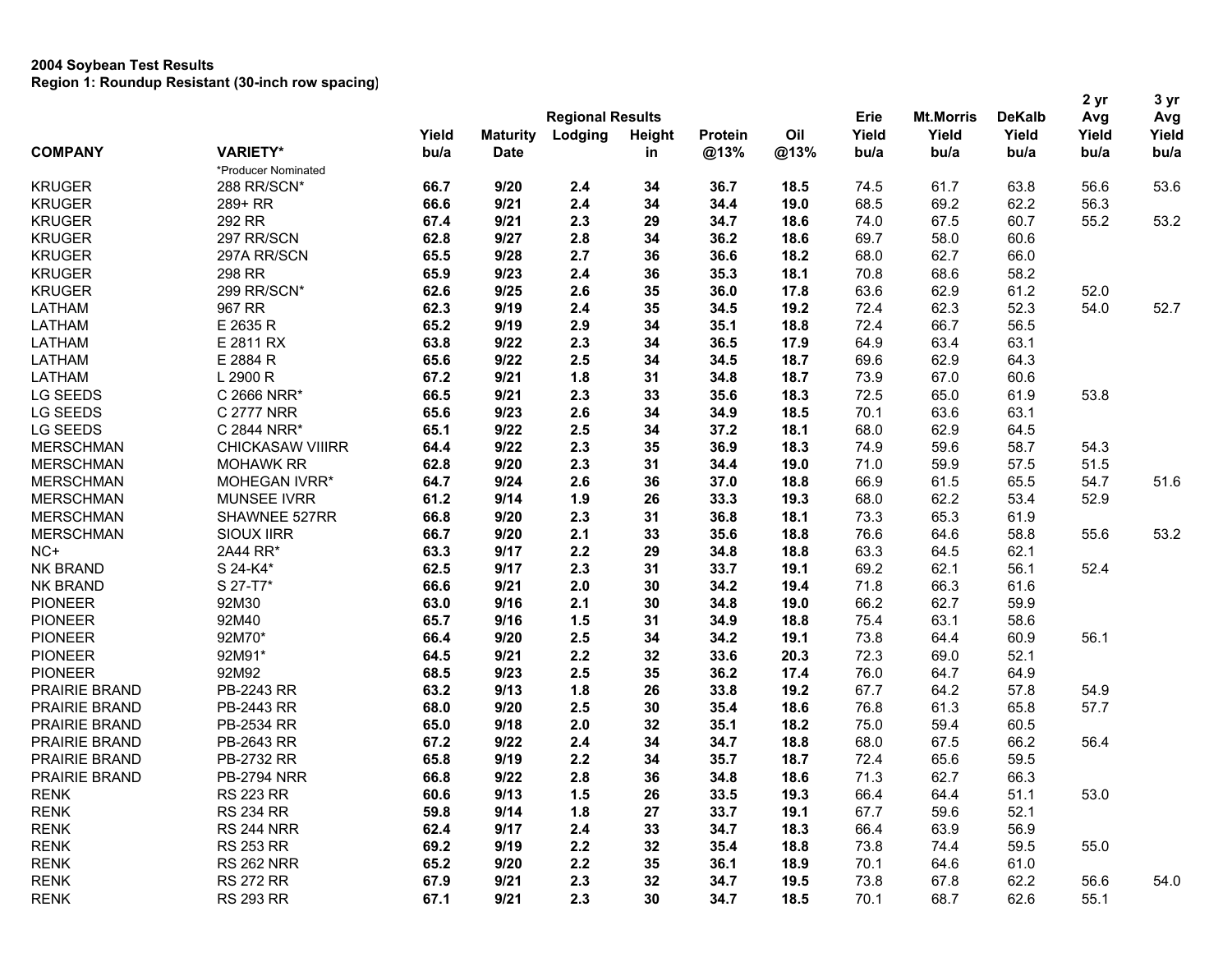|                         |                     |       |                 |                         |        |         |      |       |                  |               | 2 yr  | 3 yr  |
|-------------------------|---------------------|-------|-----------------|-------------------------|--------|---------|------|-------|------------------|---------------|-------|-------|
|                         |                     |       |                 | <b>Regional Results</b> |        |         |      | Erie  | <b>Mt.Morris</b> | <b>DeKalb</b> | Avg   | Avg   |
|                         |                     | Yield | <b>Maturity</b> | Lodging                 | Height | Protein | Oil  | Yield | Yield            | Yield         | Yield | Yield |
| <b>COMPANY</b>          | <b>VARIETY*</b>     | bu/a  | <b>Date</b>     |                         | in     | @13%    | @13% | bu/a  | bu/a             | bu/a          | bu/a  | bu/a  |
|                         | *Producer Nominated |       |                 |                         |        |         |      |       |                  |               |       |       |
| <b>ROESCHLEY</b>        | 5278 CRR*           | 67.2  | 9/22            | 2.2                     | 35     | 37.0    | 18.1 | 79.0  | 62.1             | 60.5          |       |       |
| <b>SIEBEN</b>           | <b>CR 26</b>        | 65.7  | 9/22            | 2.4                     | 37     | 36.4    | 17.6 | 70.0  | 62.7             | 64.3          |       |       |
| <b>SIEBEN</b>           | <b>SS 2304 NRR*</b> | 66.2  | 9/20            | 2.7                     | 30     | 35.3    | 18.5 | 74.3  | 61.5             | 62.8          |       |       |
| <b>SIEBEN</b>           | <b>SS 2805 NRR*</b> | 65.7  | 9/22            | 2.4                     | 35     | 36.7    | 18.5 | 73.9  | 61.1             | 62.2          |       |       |
| <b>STINE</b>            | S 2116-4            | 59.9  | 9/13            | 1.9                     | 27     | 33.8    | 19.1 | 71.5  | 58.4             | 49.7          |       |       |
| <b>STINE</b>            | S 2403-4            | 59.9  | 9/19            | 2.5                     | 30     | 34.6    | 18.3 | 64.9  | 61.1             | 53.7          |       |       |
| <b>STINE</b>            | S 2702-4            | 65.9  | 9/21            | 2.3                     | 30     | 36.9    | 18.0 | 68.0  | 66.0             | 63.6          |       |       |
| <b>STINE</b>            | S 2783-4            | 68.4  | 9/18            | 2.3                     | 33     | 35.7    | 18.9 | 73.7  | 67.4             | 64.2          | 56.6  | 53.3  |
| <b>STINE</b>            | S 2842-4*           | 63.4  | 9/23            | 2.5                     | 34     | 37.3    | 18.1 | 69.8  | 59.3             | 61.2          | 54.9  | 52.6  |
| <b>STINE</b>            | S 2912-4            | 68.3  | 9/24            | 2.8                     | 34     | 36.2    | 18.8 | 71.5  | 66.8             | 66.5          |       |       |
| <b>TRELAY</b>           | <b>HC-2262 RR</b>   | 66.1  | 9/22            | 2.1                     | 33     | 34.9    | 18.9 | 68.6  | 66.3             | 63.4          | 55.3  |       |
| <b>TRELAY</b>           | <b>HC-2282 RR</b>   | 63.7  | 9/21            | 2.2                     | 32     | 34.6    | 18.3 | 66.9  | 67.8             | 56.4          | 56.0  | 53.8  |
| <b>TRELAY</b>           | HC-2284 RR/SCN      | 66.7  | 9/21            | 2.7                     | 36     | 34.5    | 18.7 | 72.6  | 66.7             | 60.7          |       |       |
| <b>TRELAY</b>           | <b>HC-2292 RR</b>   | 67.6  | 9/25            | 2.6                     | 39     | 35.5    | 19.2 | 70.7  | 70.7             | 61.4          |       |       |
| <b>VIGORO</b>           | V 284 RR            | 64.7  | 9/21            | 2.7                     | 36     | 33.8    | 19.2 | 64.7  | 66.9             | 62.6          |       |       |
| <b>VIGORO</b>           | V 28N5 RR           | 67.0  | 9/22            | 2.6                     | 35     | 34.8    | 18.6 | 70.9  | 65.3             | 64.8          |       |       |
| <b>WILKEN</b>           | 2217 RR             | 62.2  | 9/11            | 1.8                     | 27     | 33.7    | 19.2 | 66.9  | 62.4             | 57.2          | 51.6  | 50.0  |
| <b>WILKEN</b>           | 2301 NRR*           | 62.6  | 9/14            | 2.1                     | 30     | 34.0    | 19.5 | 67.3  | 61.1             | 59.5          | 52.8  |       |
| <b>WILKEN</b>           | 2321 NRR            | 61.8  | 9/17            | 2.7                     | 31     | 36.4    | 19.0 | 63.4  | 59.9             | 62.0          | 51.3  | 49.5  |
| <b>WILKEN</b>           | 2574 RR             | 68.1  | 9/23            | 2.4                     | 33     | 34.5    | 18.9 | 72.9  | 69.5             | 61.9          |       |       |
| <b>WILKEN</b>           | 2659 RR             | 62.0  | 9/22            | 2.6                     | 30     | 34.6    | 18.3 | 68.7  | 60.7             | 56.6          |       |       |
| <b>WILKEN</b>           | 2671 NRR*           | 63.7  | 9/22            | 2.5                     | 33     | 36.8    | 18.5 | 71.8  | 58.5             | 60.7          | 53.7  |       |
| <b>WILKEN</b>           | 2685 RR*            | 66.7  | 9/19            | 2.4                     | 35     | 33.6    | 19.4 | 69.4  | 68.0             | 62.7          | 56.4  |       |
| <b>WILKEN</b>           | 2788 NRR*           | 64.9  | 9/22            | 2.4                     | 34     | 37.0    | 18.3 | 73.9  | 61.0             | 59.7          |       |       |
| <b>WILLCROSS</b>        | RR 2215             | 58.6  | 9/25            | 2.8                     | 35     | 35.8    | 18.8 | 61.5  | 59.8             | 54.5          |       |       |
| <b>WILLCROSS</b>        | <b>RR 2254</b>      | 62.1  | 9/20            | 2.4                     | 34     | 34.0    | 19.3 | 67.7  | 64.2             | 54.3          |       |       |
| <b>WILLCROSS</b>        | RR 2255 N           | 60.1  | 9/17            | 2.7                     | 36     | 34.2    | 18.8 | 62.3  | 61.0             | 57.0          |       |       |
| <b>WILLCROSS</b>        | RR 2272 N*          | 62.3  | 9/23            | 2.3                     | 37     | 35.4    | 18.5 | 70.1  | 59.6             | 57.2          |       |       |
| <b>WILLCROSS</b>        | <b>RR 2274</b>      | 68.4  | 9/20            | 2.2                     | 32     | 34.3    | 18.8 | 73.2  | 70.9             | 60.9          |       |       |
|                         |                     |       |                 |                         |        |         |      |       |                  |               |       |       |
|                         | <b>AVERAGE</b>      | 64.8  | 9/21            | 2.4                     | 33     | 35.4    | 18.6 | 70.2  | 63.7             | 60.3          | 54.6  | 52.4  |
|                         | L.S.D. 25% LEVEL    | 2.9   |                 | 0.2                     | 1      | 0.35    | 0.18 | 4.3   | 2.7              | 4.1           |       |       |
|                         | COEFF. OF VAR. (%)  | 8.4   |                 | 13.5                    | 7      | 1.8     | 1.8  | 6.4   | 4.4              | 7.2           |       |       |
| <b>MATURITY GROUP 3</b> |                     |       |                 |                         |        |         |      |       |                  |               |       |       |
| <b>ASGROW</b>           | AG 3101             | 62.4  | 9/25            | 2.5                     | 37     | 37.4    | 17.1 | 59.5  | 64.7             | 63.2          |       |       |
| <b>ASGROW</b>           | AG 3202*            | 60.8  | 9/26            | 2.9                     | 39     | 35.1    | 18.3 | 53.5  | 64.6             | 64.4          | 51.3  |       |
| <b>ATLAS</b>            | 5B311 RR*           | 62.7  | 9/24            | 2.4                     | 35     | 34.3    | 18.9 | 61.8  | 63.7             | 62.5          | 51.8  |       |
| <b>DAIRYLAND</b>        | <b>DSR-3002 RR</b>  | 60.6  | 9/27            | 2.8                     | 39     | 36.9    | 17.8 | 55.1  | 63.5             | 63.3          |       |       |
|                         |                     |       |                 | 2.7                     |        |         |      | 60.5  | 59.7             | 67.1          |       |       |
| <b>DAIRYLAND</b>        | DSR-301 RR*         | 62.4  | 9/27            |                         | 38     | 35.1    | 18.9 |       |                  |               |       |       |
| <b>DAIRYLAND</b>        | DSR-326 RR*         | 57.6  | 10/1            | 2.9                     | 37     | 36.8    | 18.1 | 49.9  | 61.8             | 61.1          | 48.6  |       |